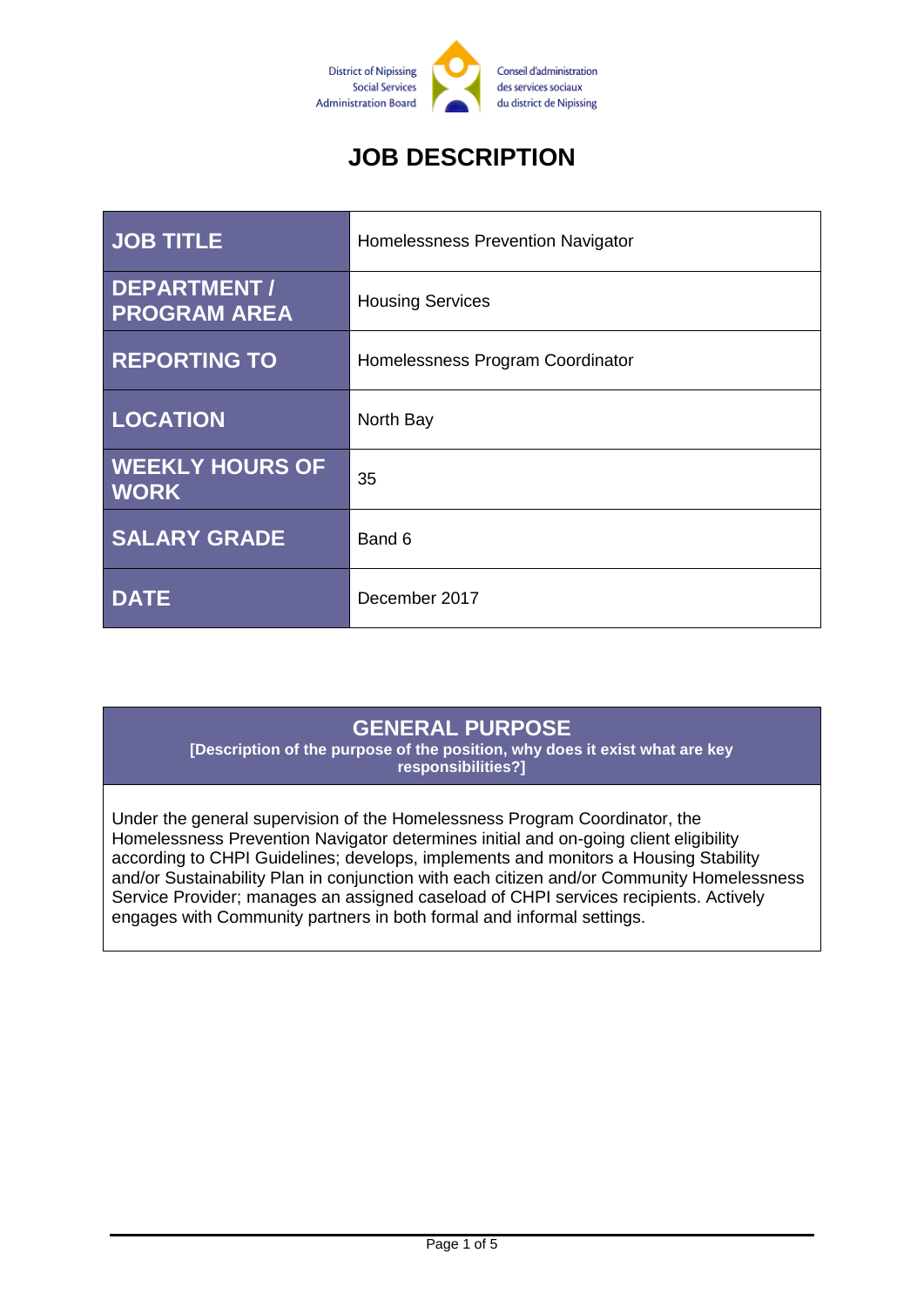## **KEY ACTIVITIES**

**[Name and list under each the key activities of the position and percentage estimate of time for each section.]**

#### **Determines client initial and ongoing eligibility according to CHPI Guidelines by:**

- Conducting interviews by phone or in person at a variety of locations including but not limited to DNSSAB, rural/urban community settings, citizen home, or Community Homelessness Partners;
- Interview, assess citizen needs, provide advice effectively, provide /assess housing opportunities as well as understand and apply relevant legislation;
- Advocates on behalf of citizens for Homelessness services in areas such as, life skills, education, health, comfort, housing and community support systems etc.;
- Liaise and negotiate on behalf of citizens with third party community agencies such as landlords and utility companies, to develop repayment agreements;
- Develops and supports working relationships with referral agencies, partners and other community stakeholders including legal and support issues;
- Inform citizens of their rights and responsibilities;
- Ability to provide service to a broad range of citizens who may be distraught, in crisis or in an emergency situation;
- Demonstrated ability to assess, analyse and resolve complex situations.

#### **Develops, implements and monitors a Housing Stability and/or Sustainability Plan in conjunction with each citizen and/or Community Homelessness Service Provider by:**

- Assessing a citizen's housing situation to determine Homelessness service needs;
- Refer/navigate citizens to Community Homelessness Service providers, as well as other DNSSAB departments if deemed the most appropriate course of action;
- Engage the citizen in a goal setting process to increase their housing stability/sustainability and provide follow-up to ensure success has been achieved;
- Demonstrate solution based conversations with client.

#### **Manages an assigned caseload of CHPI services recipients by:**

- Update CHPI recipients files, records and documents as required;
- Review and action reports and statistical data;
- Complete and commission all necessary documentation, such as HIFIS case management and Statistical databases;
- Maintain a current knowledge of legislation, policies and procedures, programs, and community resources;
- Develop and maintain professional relationships with community agencies, office staff and citizens we serve;
- Calculate and approve benefits as per eligibility criteria and seek cost sharing opportunities whenever possible;
- Perform administrative and financial functions as necessary;
- Action and monitor third party cost sharing agreements.

#### **Actively engages with Community partners in both formal and informal settings by:**

- Attending No Wrong Door (NWD) case conferences to offer assistance and/or expertise in finding solutions to citizens' housing needs;
- Work across the District at partner organizations to meet with citizens and provide services;
- Attend conferences/workshops to network and raise the profile of CHPI services.

#### **As a DNSSAB employee, the position is responsible for creating, maintaining and actively participating in a respectful workplace, that is free of all forms of harassment, discrimination and violence.**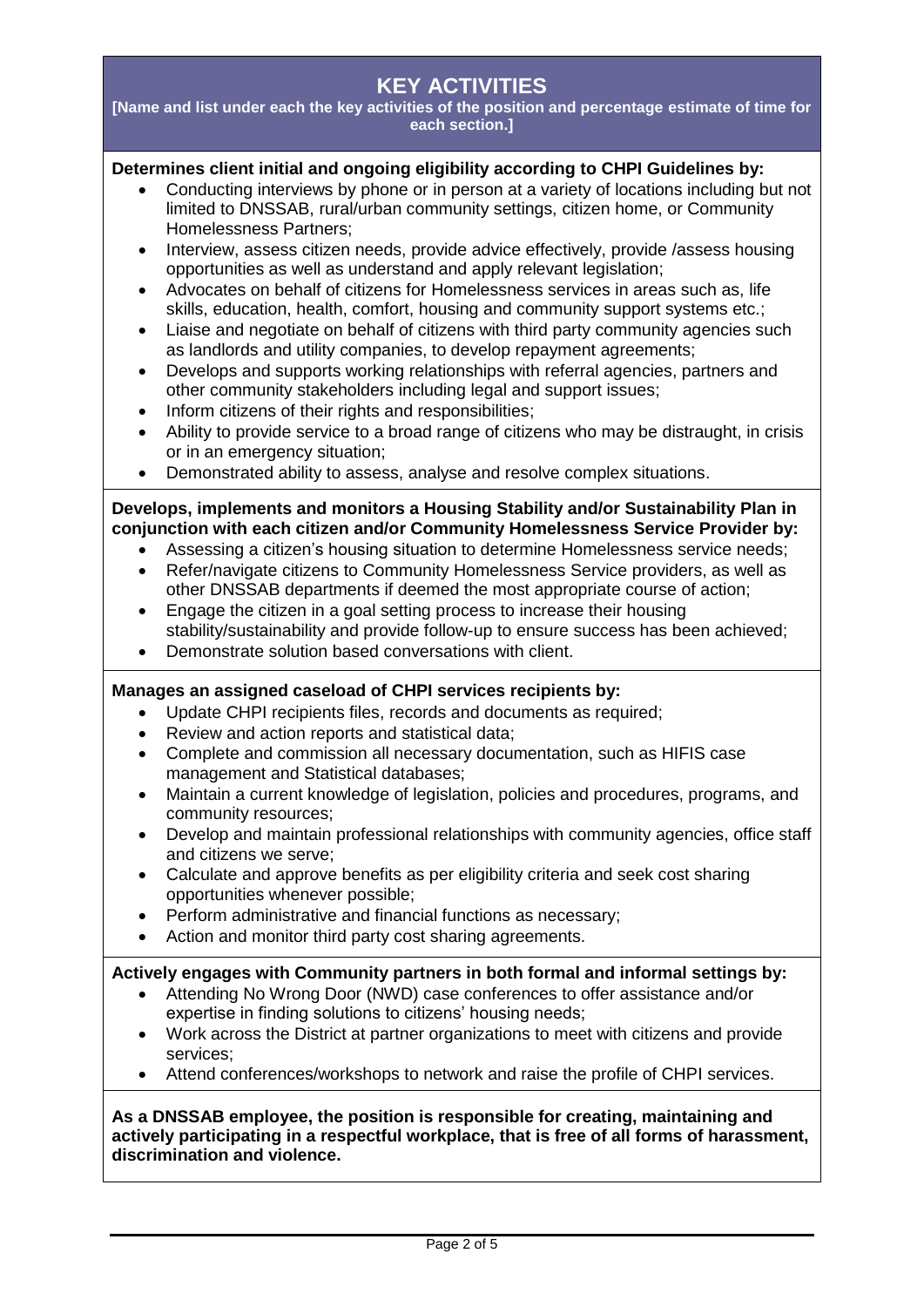## **QUALIFICATIONS**

- Minimum post-Secondary Diploma in Mental Health and Addictions or related field or acceptable combination of education and experience;
- Up to two (2) years previous experience in a Social Services delivery environment, such as but not limited to: Ontario Works, ODSP and Housing Services;
- Good working knowledge of the Housing/Homelessness Legislation & Regulations;
- Good working knowledge of Community Service Providers;
- Good working knowledge of 10 Year Housing & Homelessness Plan, Poverty Reduction Strategy;
- Good verbal and written communication skills, organizational skills, negotiations skills, motivational skills and conflict resolution skills; excellent customer service skills;
- Proficiency in the use of computers;
- General knowledge of the full range of programs delivered by DNSSAB including: Ontario Works, Child Care, Affordable Housing and Emergency Medical Services;
- Must possess valid Ontario Driver's License and have a vehicle available for use on the job;
- Respect confidentiality.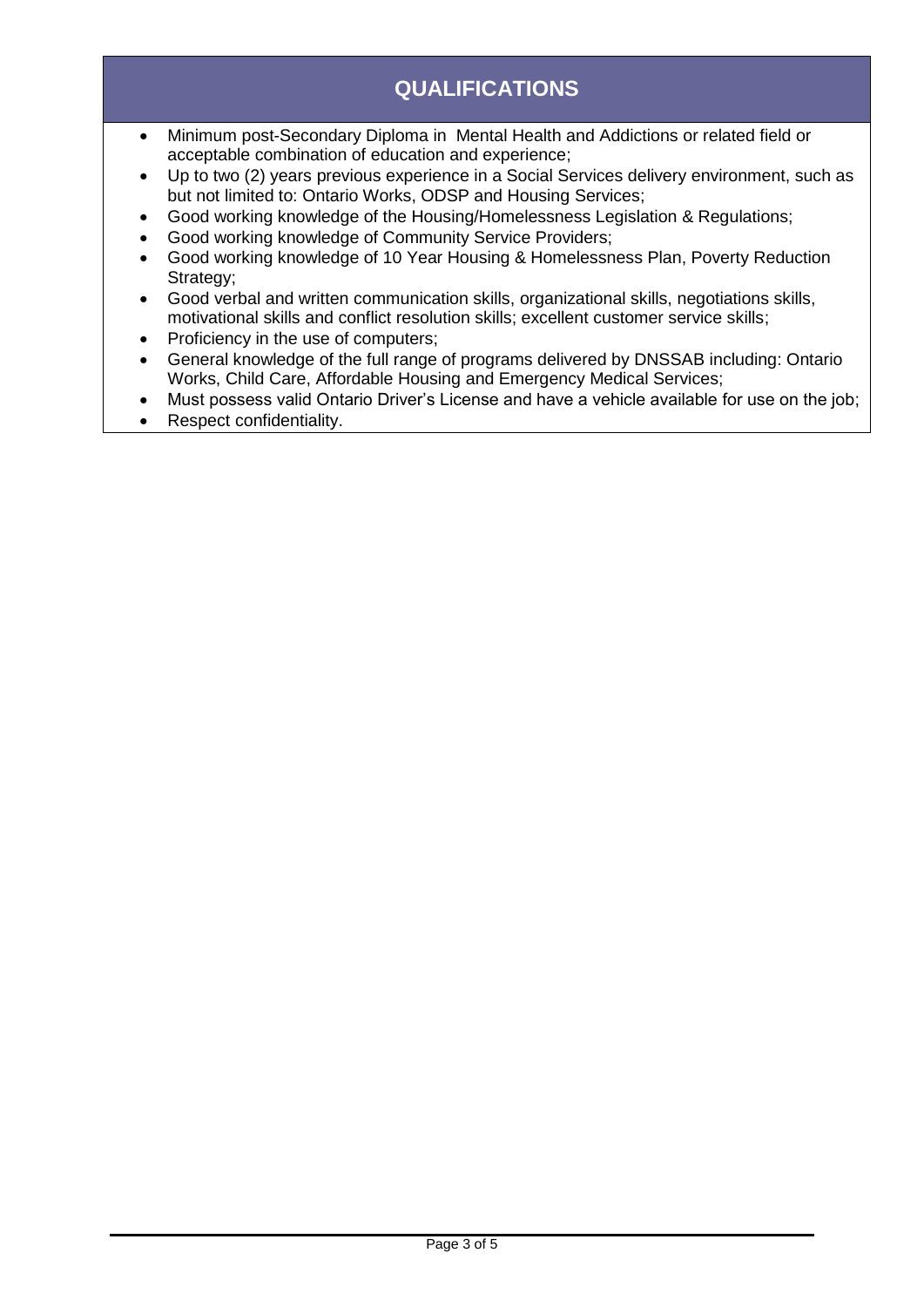## **COMPENSABLE FACTORS**

#### **KNOWLEDGE**

**[This subfactor measures the general knowledge and specialized or vocational training necessary to perform the job duties in a satisfactory manner and has no relationship to the academic achievement of an employee. The degree levels are normally expressed in terms of formal education or equivalent. Similar levels of achievement can be obtained through related experience, courses or self-improvement.]**

Undergraduate level (College) - Two years or equivalent.

#### **EXPERIENCE**

**[Should be considered when the degrees of knowledge are established. It serves as a scale of measurement for the amount of practical experience that an average individual having the appropriate theoretical knowledge, specific education and specialized training, would require to be able to perform the job duties.]**

Over one year, up to and including two years.

#### **JUDGEMENT**

**[Measures the choice of action required in applying methods, procedures, or policies to complete the tasks.]**

The job requires that changes be recommended to established methods or procedures. Work involves a choice of methods or procedures or sequence of operation.

### **MENTAL EFFORT**

**[Measures the period of time wherein mental, visual and/or aural attentiveness is required on the job. Both the frequency and duration of the effort are to be considered.]**

Frequent periods of intermediate duration.

### **PHYSICAL ACTIVITY**

**[Measures the physical activity by the type and duration required to perform the duties.]**

Medium activity of intermediate duration.

## **DEXTERITY**

**[Measures the level of dexterity required by a job. The levels of manual dexterity are determined by considering the elements of speed and/or accurate hand/eye (or hand/foot) coordination. Movements can be either fine or coarse.]**

Employee is required to perform tasks that demand the accurate coordination of coarse movements, where speed is a secondary consideration.